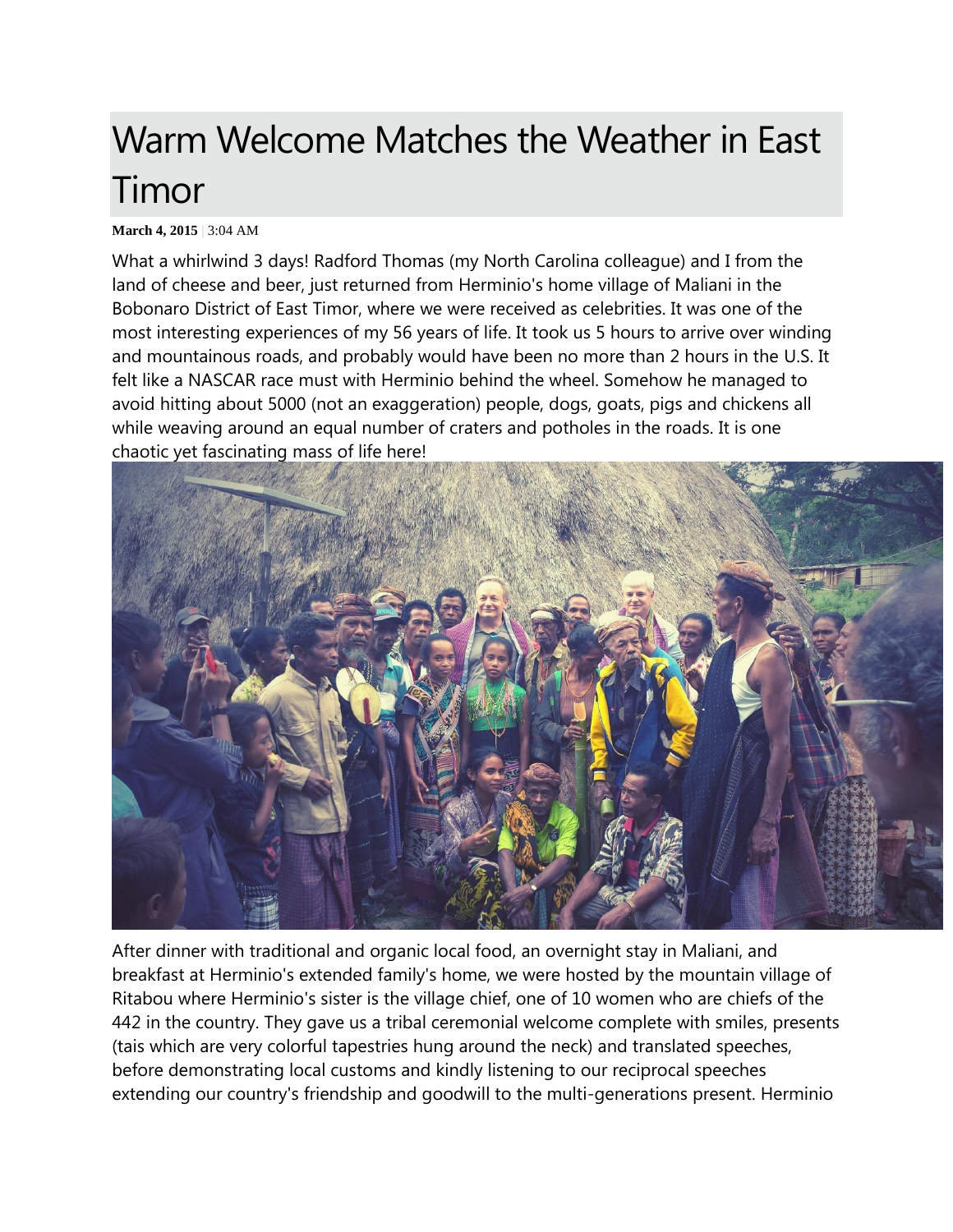appealed to Middleton (as he and I had previously discussed) to be their Sister City, and I graciously and happily accepted. Next, we toured their sacred house wherein they venerate deceased ancestors starting from the beginning of civilization here many millenia ago. For me, an avid reader of National Geographic, this was taken directly from their pages!

Most of the villagers, especially the children, had never met a white person before, and they lined up to have their pictures taken with us. I felt like a rock star celebrity must, surrounded by adoring fans. We towered over almost all of the villagers, and our pasty white skin paled in comparison to their beautiful brown complexions. It was the most surreal experience of my life!

Although my luggage had not yet arrived after 3 days, I now have gifts of handmade goods from Middleton's Senior Center and numerous pencils and sharpeners from our Tourism Department to bestow upon the village children when Herminio is next able to traverse these country roads. Our gifts however seem relatively paltry compared to the warmth and spirit of a reception of two American public servants unaccustomed to this brand of hospitality.

### Learning from History

#### **March 6, 2015** | 12:00 AM

As an amateur historian, I'm a believer in learning from the mistakes of the past. As Radford Thomas and I talk with government and NGO officials in Timor-Leste, it's critical to seek out historical truths from which we can learn as we seek to provide guidance from our nearly 60 years of combined public sector and NGO experience. Following are what I believe are some hard truths in Timor-Leste:

1) Portuguese colonialism and oppression lasted here for 460 years (1515-1975), nearly twice as long as slavery's repugnant reign in the U.S.

2) Indonesia, with the apparent encouragement of the U.S. government (1975) invaded, obliterated and oppressed the native population for another 24 years (1975-1999) before the resistance movement in Timor-Leste proved successful in reclaiming the nation for the native people. Apparently, the U.S., in the aftermath of the Vietnam War, had a seemingly unfounded concern that the Timorese people would become Communists.

3) Indonesia destroyed about 80% of Timor-Leste's assets as their military exited the country due to building international pressure.

4) The United Nations intervened to bring some calming of tensions from 1999-2002, providing needed subsistence for the East Timorese, but continuing a culture of dependence nearly 500 years long. Rebuilding from Indonesian devastation has been slow and painful.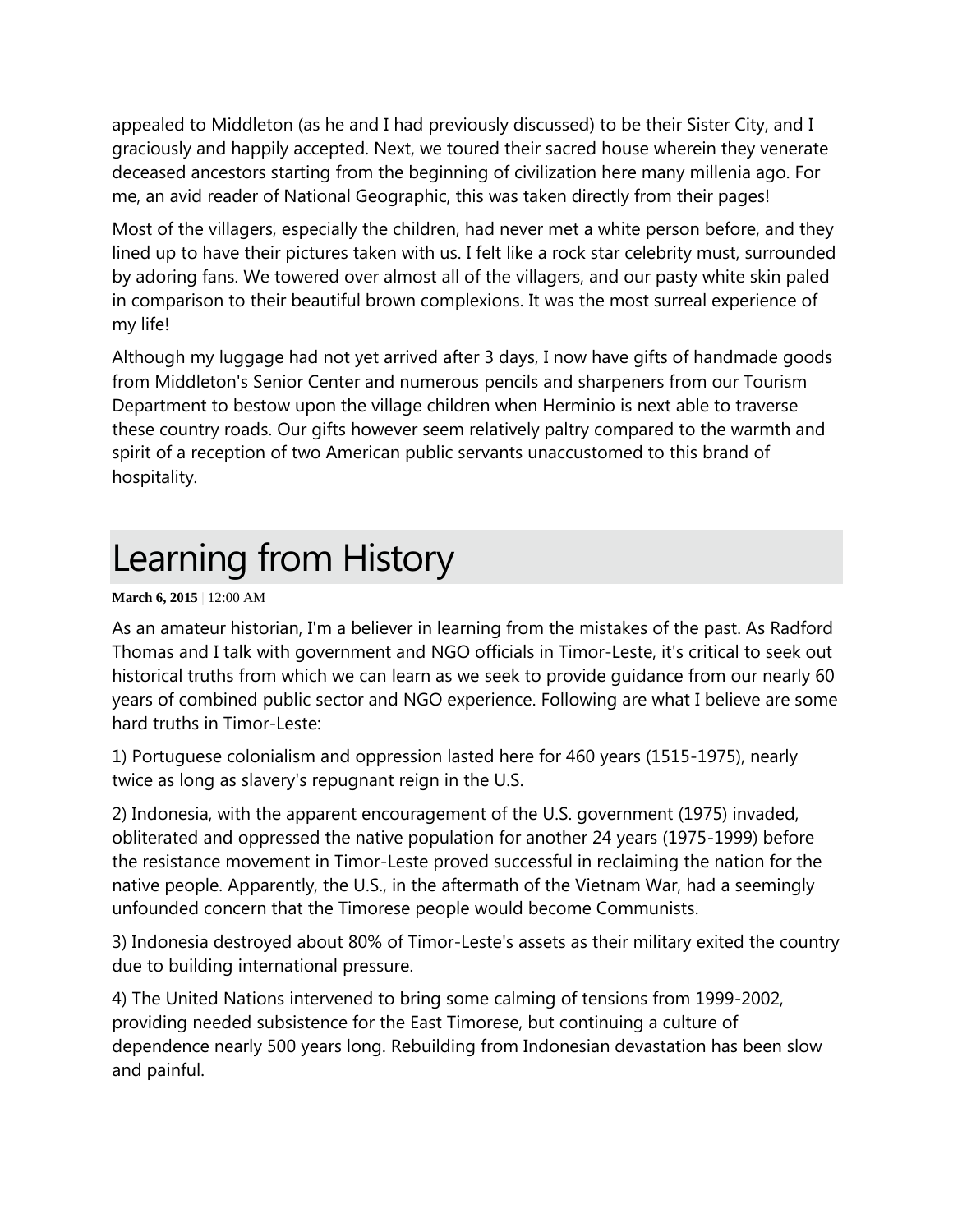5) Timor-Leste's independence in a fledgling democracy has survived 13 years, including major civil unrest in 2006, two assassination attempts upon their president and prime minister within two weeks of each other in 2008, and a global financial collapse in 2008 that has gradually receded.

6) Radford and I are here to provide our experience and guidance on establishing local governance for a people who had not experienced anything but oppression for nearly 500 years. No historical framework exists for support of our mission, and practically no entrepreneurs exist in this country to provide added value to their economy.

7) While Timor-Leste is 93% dependent on oil revenues, those oil reserves are likely to be depleted in as little as 10 years.

8) For capacity building of local government to succeed, the same must occur for sustainable economic development in this young nation so that locally-produced products can be consumed within the country (instead of nearly exclusive dependence upon imports). Furthermore, such products must also be exported to sustain wealth building for future prosperity.

9) Mutually interdependent and sustainable capacity building for local governance and economic development must be inextricably linked.

In my next blog, I will discuss potential solutions in hope that all will learn from what I believe are these hard historical truths.

## Catalysts for Change

**March 8, 2015** | 12:00 AM

Radford and I have come to believe that our role in Timor-Leste is to bring forth ideas that will serve as catalysts for reform. While we understand that the national government intends to decentralize authority to districts and sucos, we are not yet aware of a plan to fulfill this intent. This coming Tuesday we will be presenting to about 100 government and nongovernmental organization organizations, but I don't know if many local officials will be present. Ideally they will be represented in creation of a plan or framework. Otherwise, a top-down process might be destined for failure. We are familiar with such processes in the US wherein a state legislative committee determines, without adequate knowledge of local conditions, how we will implement their well-intentioned, yet misguided directives.

My part of the presentation will focus on the structure of local governments in America; provide information on public records, open meetings, ethics and building code laws from Middleton and Wisconsin; instill the importance of comprehensive planning and seeking input from citizens; and underscore the importance of building capacity at the local level. Such capacity building will only be effective if developed and implemented strategically.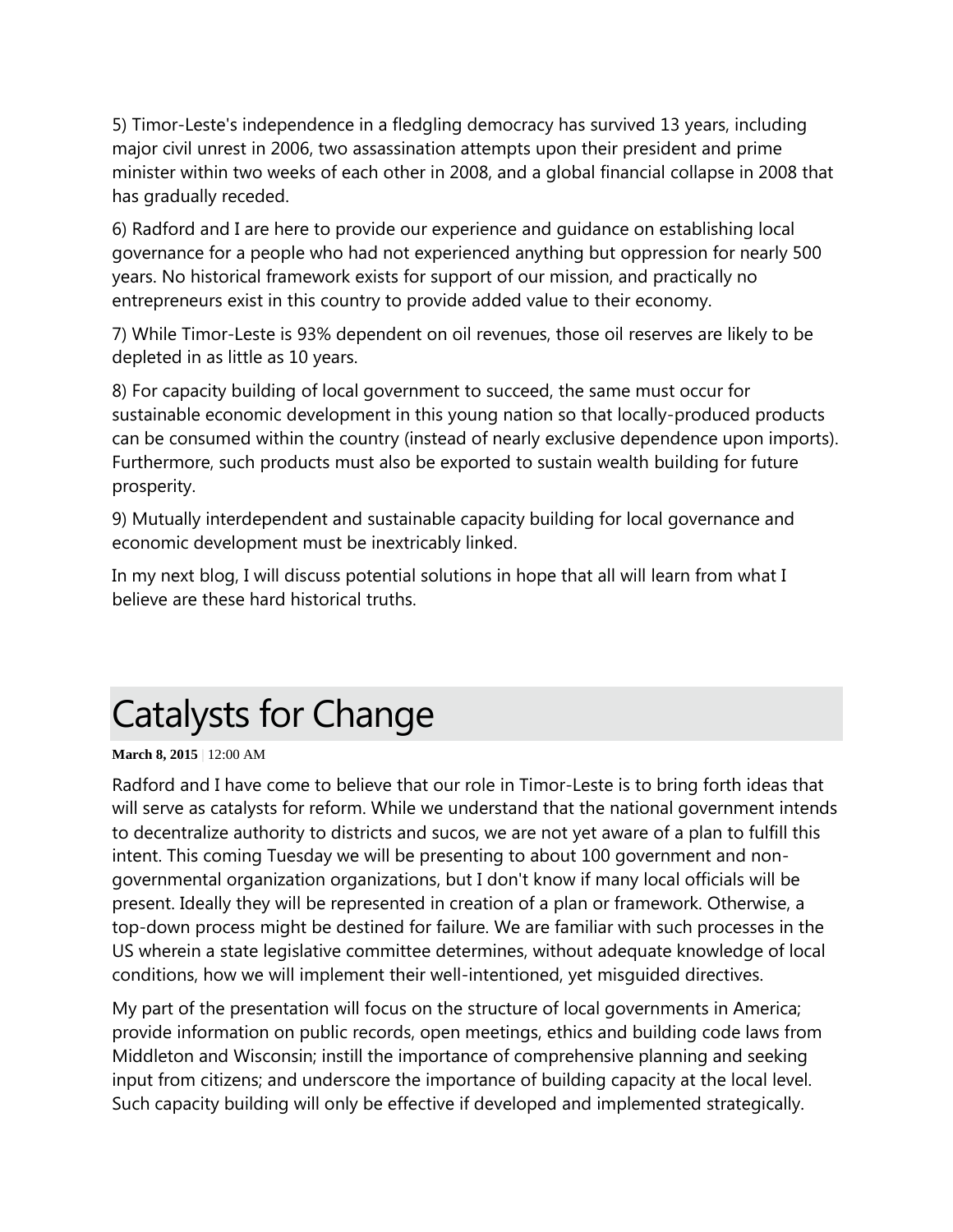Education and training of local officials will be paramount, whether through existing programs at the national university or through combined initiatives with national government/university representation and assistance from ICMA and university programs in the US, Australia and elsewhere. The key strategic goal should be for the establishment and development of professional management at the district and suco (village) level.

Linked strongly with that goal, should be a companion initiative to spur sustainable economic and community development that capitalizes on existing economic assets. Without a thriving entrepreneurship at the local level, in the long-term local governments will continue to be dependent on central government revenues, which in turn are dependent upon oil reserves that may run their course in as few as 10 years.

In my presentation, I will recommend the social enterprise model for development of cooperatives for producing locally, as well as for export, items that are mostly imported for domestic consumption now. Sadly, East Timor imports many items that they already have in abundance--rice, honey, fruit juice, sea salt and bottled water. If cooperatives could be formed to capitalize on these assets, then entrepreneurship could work in concert with local government to create a better quality of life and future locally-based tax revenues. Additional new cooperatives could focus on solar (abundant sunshine here!) and recycling of waste (also quite abundant), particularly plastic bottles and aluminum cans which are disposed of as trash now.

Undoubtedly, the success of social enterprise would depend upon initiative from the national government working collaboratively with credit unions, banks and of course local government. One such model exists--Letefoho coffee produced by CCT. That company could serve as a role model for the nation with 400 full-time and 3000 seasonal positions.

### From the Bottom Up

#### **March 10, 2015** | 11:59 PM

Radford and I presented along with Miguel de Carvalho, Director General for the State Department of Administration, at yesterday's seminar concerning "Local Governance in Timor-Leste", at the Presidential Palace in Dili. During the question and answer session afterward, Charlie Scheiner, an American ex-pat with L'ao Hamatuk (Walking Together) asked a critical question (I paraphrase here) of the panelists: "How can/will Timor-Leste transform its local government from a top-down national approach to a bottom - up system as that in the U. S.?" Both Miguel and I attempted to answer the question, but I doubt that our answers satisfied the concerns of the about 100 participants in the seminar.

With the advantage of 24 hours reflection, I will elaborate on my thoughts here: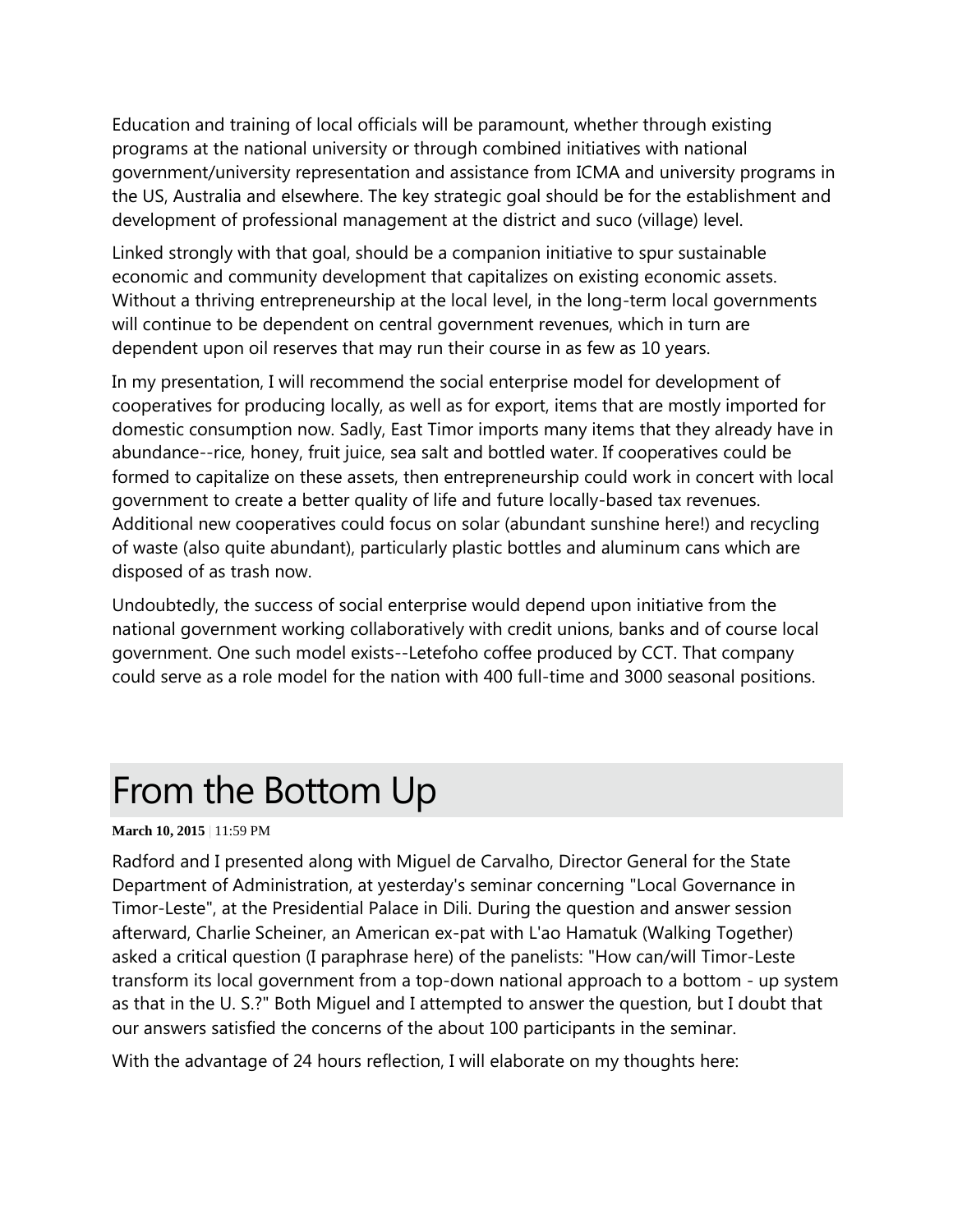1) Although the U.S. has a more bottom-up approach historically, our system of government was borne of a revolution some 239 years ago wherein the colonial structure had allowed for local governance to a much greater degree than had the Portuguese and Indonesian governments over about 485 years in Timor-Leste. From what I can tell, Portuguese and Indonesian colonialism was much more paternal and very little control or local determination was granted to the native population. However, the U.S. colonies had a good deal of local determination, but that local will was curtailed by imposed laws from Great Britain, especially those like the Stamp Act and the provision governing export of tea. I think this historical reality is important when making a comparison.

2) The devastation of Timor-Leste by the Indonesian army was about 80%. The U.S. colonies did not suffer nearly as much from its Revolutionary War. Recreating its infrastructure simultaneous with establishing a foothold for democracy at the national level has been daunting enough for Timor-Leste. Devolving responsibility to local government will take time and an effective strategy as I discussed in my last blog.

3) American colonialism prior to independence took root for less than 160 years wherein Timor-Leste's endured for 485. Moreover, British colonialism was directed against European immigrants and not against the native population as in Timor-Leste. A common language, history and racial roots characterized British colonialism. Whereas, the Portuguese imposed their race, religion and form of government over Timor-Leste.

4) I note this history not to apologize for a lack of progress in Timor-Leste, but to better explain its challenges ahead. The government has taken great steps toward expressing its intent for devolution of responsibilities, yet it still needs to fully incorporate local determination into its strategy.

5) One major obstacle to free will and self-determination locally in Timor-Leste will also be the ability to work within the embedded family superstructure of local villages and sacred houses that express historic preferences for familial rule which is entrenched.

6) My hope for Timor-Leste is that the development of local government professional training as well as that of social enterprise locally will bring greater literacy and freedom of social movement within the villages, thereby leading to a better quality of life for all citizens. Patience and enduring resilience, like that exhibited during the Timor-Leste Resistance (during the Indonesian imposition, 1975-1999), will be critical. I know their people have endured much pain, and their reconciliation initiative with Indonesia gives me hope for the future of this fledgling democracy.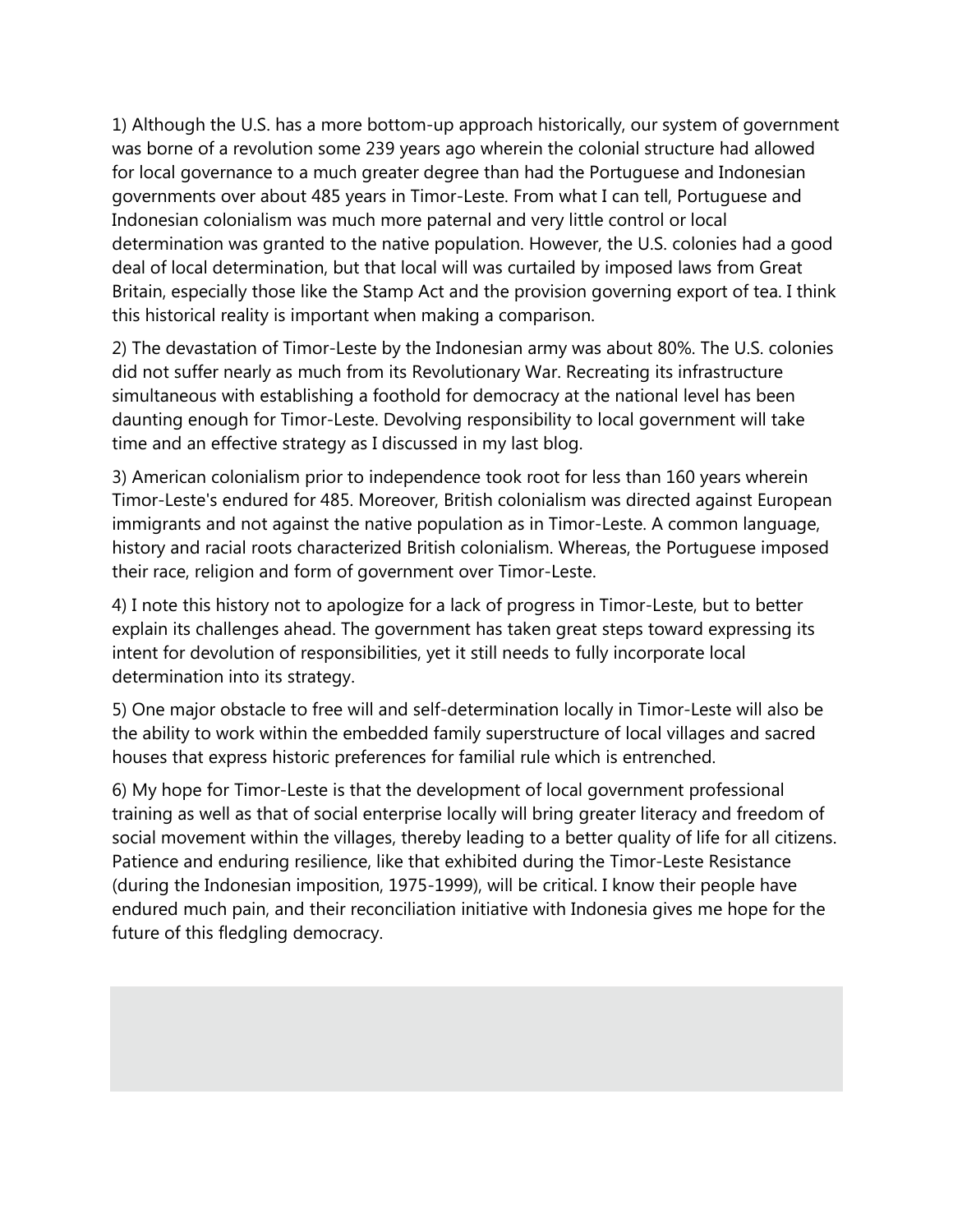### Fond Memories & Warm Thoughts of Timor-Leste

**March 11, 2015** | 8:38 PM

Memories . . .

Visiting a sacred house and learning the ancient customs in Ritabou while teenage girls chuckled and snapped pictures of us.

Dining and socializing with Herminio's extended family in Maliani with chickens clucking in the next room.

Arriving at an international airport no larger than the municipal airport in Middleton.

Surviving harrowing escapades of our guest drivers while narrowly avoiding thousands of people and critters.

Celebrating our welcome dinner with our host fellows while enjoying a pleasant and bountiful local spread at the home of Benicia and Miguel.

Enjoying fresh grilled fish provided by Angelo and his colleagues while soaking in the sun and warmth of the beach west of Manututo.

Laughing at Radford's stories and Southern colloquialisms.

Meeting Herminio's adorable young children with unique names--Enclave, Excel and Kirana- -and Angelo's young son Peter.

Engaging in refreshingly candid discussions with government officials such as Fidelis, Josh, Miguel, Elizario, the entire staff of the Ombudsman's office, facilitated by Gida, and the USAID staff.

Appreciating the linguistic skills of many of our hosts, especially interpreters like Mateus, Matteo and Angelo, who are proficient in Tetum, Indonesian, Portugese, and English.

Kibbitzing with American ex-pats Charlie Scheiner, Jill Sternberg, Hector Hill, Colleen Coy, Dr. Dan Murphy, all with Madison, Wisconsin ties.

Sharing our experiences with U. S. Ambassador Karen Stanton, a sensible and quite approachable fellow Midwesterner, from Michigan.

Serving as American goodwill ambassadors while being the featured speakers on Local Governance in Timor-Leste before an audience of nearly 100 government officials.

Meetings of chance with friendly Aussies and an American woman Heather leading to dinner invitations.